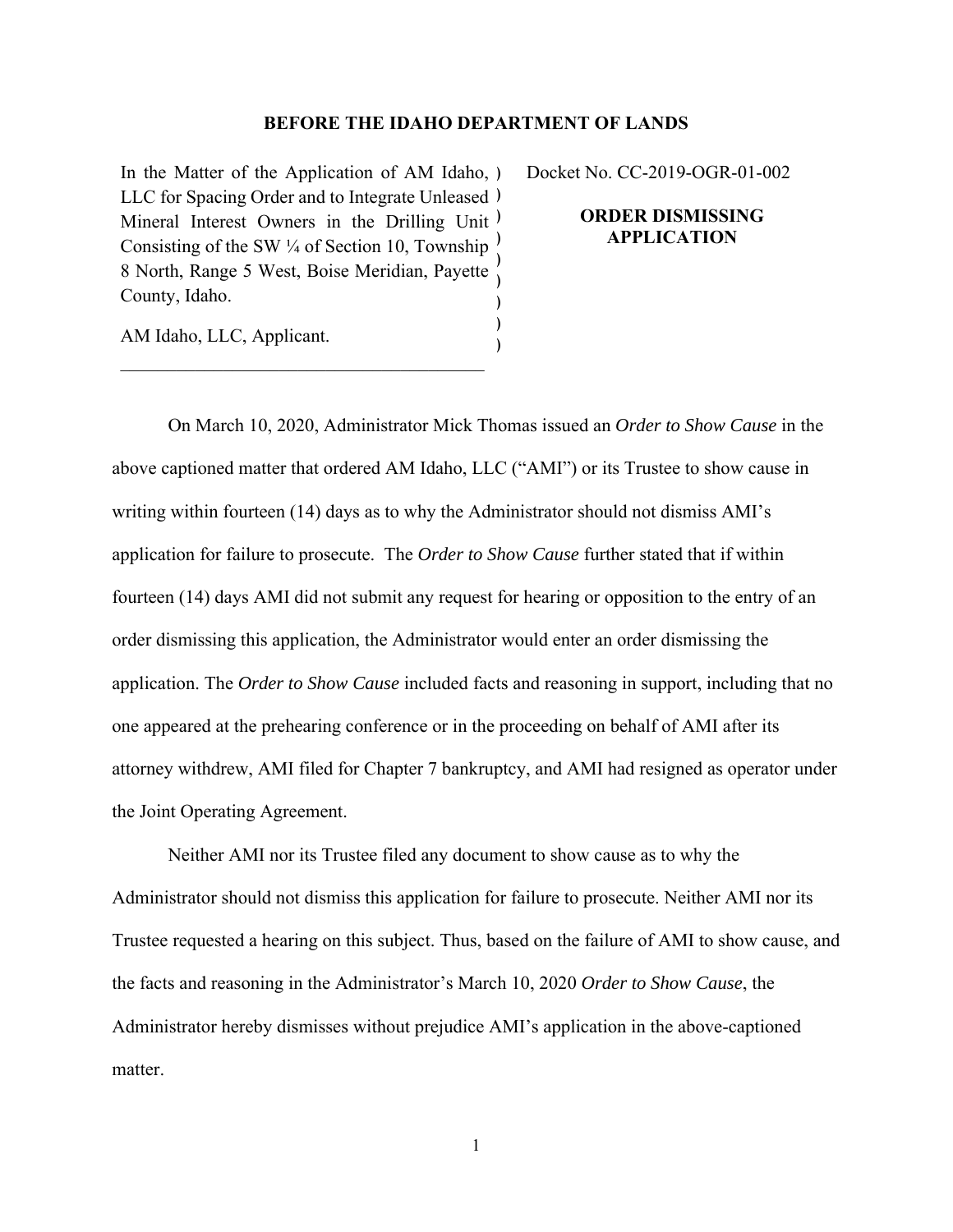## **PROCEDURES & REVIEW**

Pursuant to Idaho Code  $\S 47-328(3)$ (e) the above-captioned order shall not be subject to any motion to reconsider or further review, except for appeal to the Idaho Oil and Gas Conservation Commission. Pursuant to Idaho Code § 47-328(4), this order may be appealed to the Commission by the applicant or any owner who filed an objection or other response to the application within the time required. An appeal must be filed with the Administrator within fourteen (14) calendar days of the date of issuance of the Administrator's written decision. The date of issuance shall be April 24, 2020, which is three (3) calendar days after the Administrator deposits the decision in the U.S. mail. Such appeal shall include the reasons and authority for the appeal and shall identify any facts in the record supporting the appeal. Any person appealing shall serve a copy of the appeal materials on any other person who participated in the proceedings below, by certified mail, or by personal service. Any person who participated in the proceeding below may file a response to the appeal within five (5) business days of service of a copy of the appeal materials. The appellant shall provide the Administrator with proof of service of the appeal materials on other persons.

If no appeal is filed within the required time, this decision shall become the final order. Idaho Code § 47-328(6).

IT IS SO ORDERED.

DATED this 21st day of April, 2020.

 $\sqrt{m}$  and

MICK THOMAS Administrator, Idaho Department of Lands Oil and Gas Division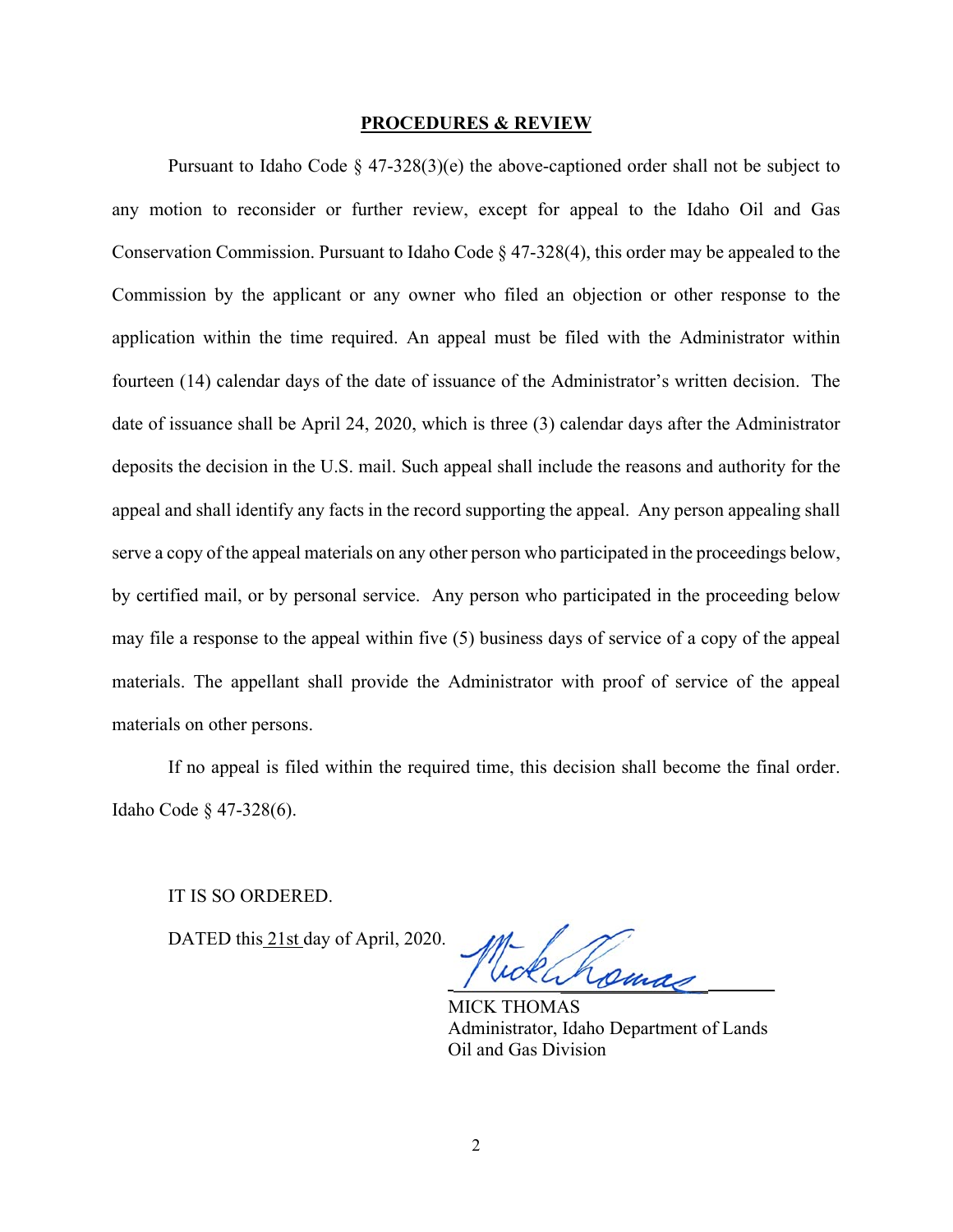## **CERTIFICATE OF SERVICE**

 I hereby certify that on this \_21st\_ day of April 2020, I caused to be served a true and correct copy of the following item in Docket No: CC-2019-OGR-01-002, *Order Dismissing Application*  by regular mail unless indicated otherwise and addressed to the following:

| Kristina Fugate<br>Deputy Attorney General<br>PO Box 83720<br>Boise ID 83720-0010                                                                                                                                                 | ⊠ State House Mail                                                                                                                                                                                                                                                                     |
|-----------------------------------------------------------------------------------------------------------------------------------------------------------------------------------------------------------------------------------|----------------------------------------------------------------------------------------------------------------------------------------------------------------------------------------------------------------------------------------------------------------------------------------|
| Joy Vega<br>Deputy Attorney General<br>PO Box 83720<br>Boise ID 83720-0010                                                                                                                                                        | <b>X</b> State House Mail                                                                                                                                                                                                                                                              |
| Mick Thomas<br>Idaho Department of Lands                                                                                                                                                                                          | ⊠ Hand Delivery                                                                                                                                                                                                                                                                        |
| James Thum<br>Idaho Department of Lands                                                                                                                                                                                           | ⊠ Hand Delivery                                                                                                                                                                                                                                                                        |
| Michael Christian<br>Registered Agent for AM Idaho, LLC<br>101 S. Capitol Blvd, Suite 930<br>Boise ID 83702                                                                                                                       | AM Idaho, LLC<br><b>Scott Ricks</b><br>16600 Park Row<br>Houston, TX 77084                                                                                                                                                                                                             |
| AM Idaho, LLC<br>Christopher Murray<br><b>Chapter 7 Bankruptcy Trustee</b><br>Jones Murray & Beatty LLP<br>4119 Montrose Blvd. Ste. 230<br>Houston, TX 77006                                                                      | Snake River Oil & Gas<br>Wade Moore III<br>3597 E Monarch Sky Lane, Suite 240<br>Meridian, ID 83646                                                                                                                                                                                    |
| James Piotrowski<br>Attorney for CAIA and<br>Certain Non-Consenting Owners (Judith and<br>Jimmie Hicks, Karen Oltman, Alan and Glenda<br>Grace, Shady River, LLC)<br>1020 W. Main St, Suite 400<br>PO Box 2864<br>Boise, ID 83702 | James Piotrowski<br>Attorney for Interveners (Carrie Grant, Shannon<br>Benedict, Donald and Phyllis Gruell, Sharon<br>Simmons, Lowell and Geraldine Davis, James and<br>Beverly Smith, Dana Harris, and Sandra Dunlap)<br>1020 W. Main St, Suite 400<br>PO Box 2864<br>Boise, ID 83702 |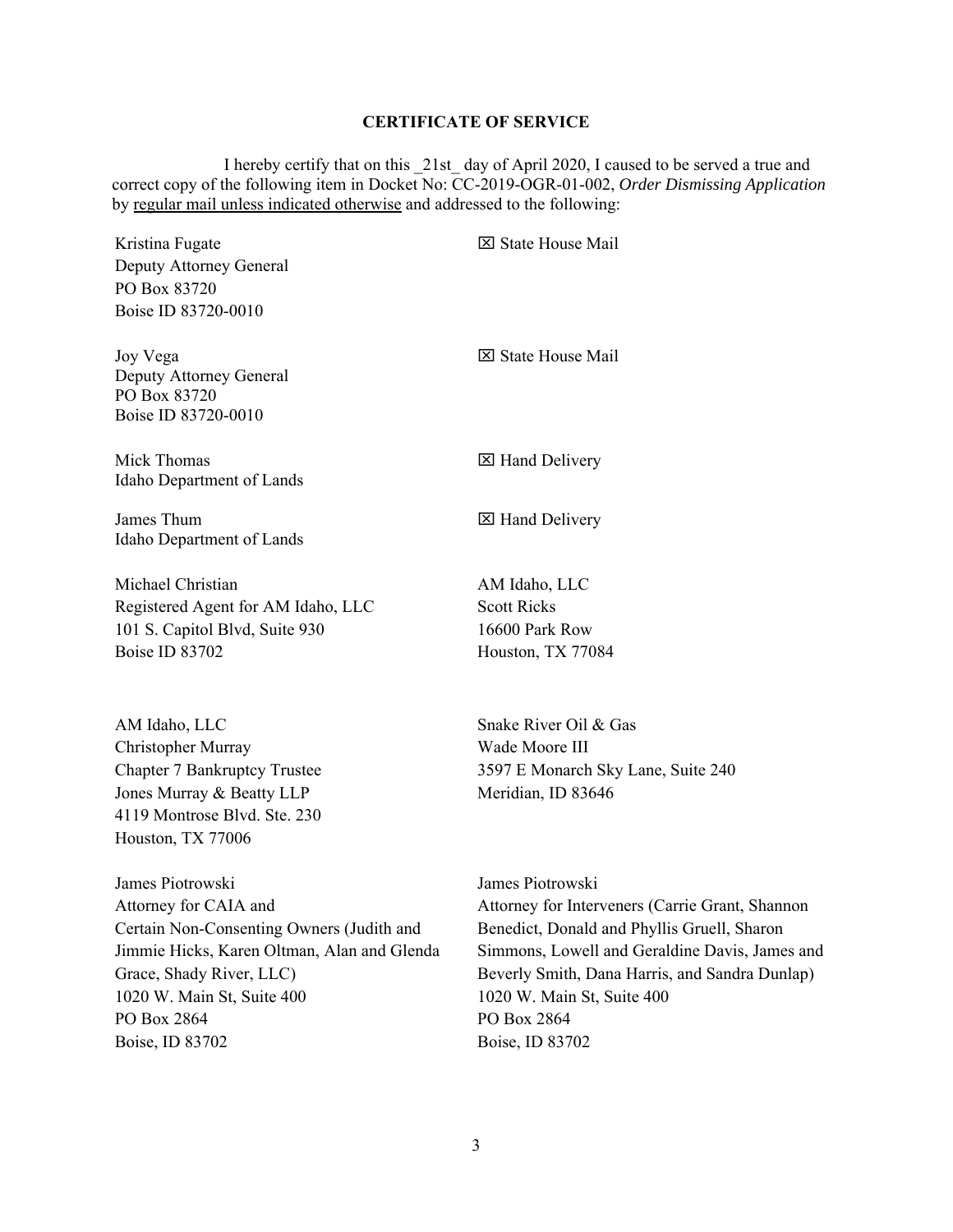Stephanie J. Bonney & Cherese D. McLain Attorneys for City of Fruitland MSBT Law, Chtd 7699 W Riverside Dr. Boise, ID 83714

Roland & Amelia Zubel 2731 Dogwood Ave Fruitland, ID

Brad H. & Charlene R. Henshaw 2694 Bayberry Dr Fruitland, ID 83619

Rebecca Ferrera 2602 Rome Ave Fruitland, ID 83619

L. Kay McPheeters, Land owner 2692 Bayberry Dr Fruitland, ID 83619

Clint & Susan Traw 2716 Dogwood Ave Fruitland, ID 83619

Dale Verhaeghe & Linda Dernoncourt 1303 Cottonwood Dr Fruitland, ID 83619

Tom & Peggy Hawkins 2400 Applewood Ave Fruitland, ID 83619

Don L. & Diane D. Johnson 2737 Spruce Dr Fruitland, ID 83619

City of Fruitland Attn: Suzanne Pearcy-City Clerk PO Box 324 Fruitland ID 83619

Robbie & Bonnie McGehee 1465 Ponderosa St Fruitland, ID 83619

Robert & Barbara Graham 1317 Aspen Dr Fruitland, ID 83619

Justin C. & Jessica J. Hayes 2723 Dogwood Ave Fruitland, ID 83619

Lee & Hooty Holmes 2685 BayBerry Drive Fruitland, ID 83619

Carol S. Wininger Family Trust 1577 Tamarack St Fruitland, ID 83619

 Lowell & Geraldine Davis 8407 Washoe Rd Fruitland, ID 83619

Holly & Adam Fugate 2725 Dogwood Ave. Fruitland, ID 83619

Rashelle and Michael Boyer 2816 Spruce Drive Fruitland, Idaho 83619

Anadarko Land Corp. Attn: Dale Tingen 1201 Lake Robbins Dr The Woodlands TX 77380

Cory Anne & Jacob Fortin 2684 Bayberry Dr Fruitland, ID 83619

Donna Mae Hume 910 Jonathan St Fruitland, ID 83619

Gary Owen 1488 Poplar Ave Fruitland, ID 83619

Karen Vail 2822 Spruce Dr. Fruitland, ID 83619

Dean Piotrowski PO Box 1075 Marsing, ID 83639

John & Janell Rochester 1471 Ponderosa Fruitland, ID 83619

Alan & Glenda Grace 1755 Killebrew Dr Payette, ID 83661

The McPheeters 2692 Bayberry Dr Fruitland, ID 836919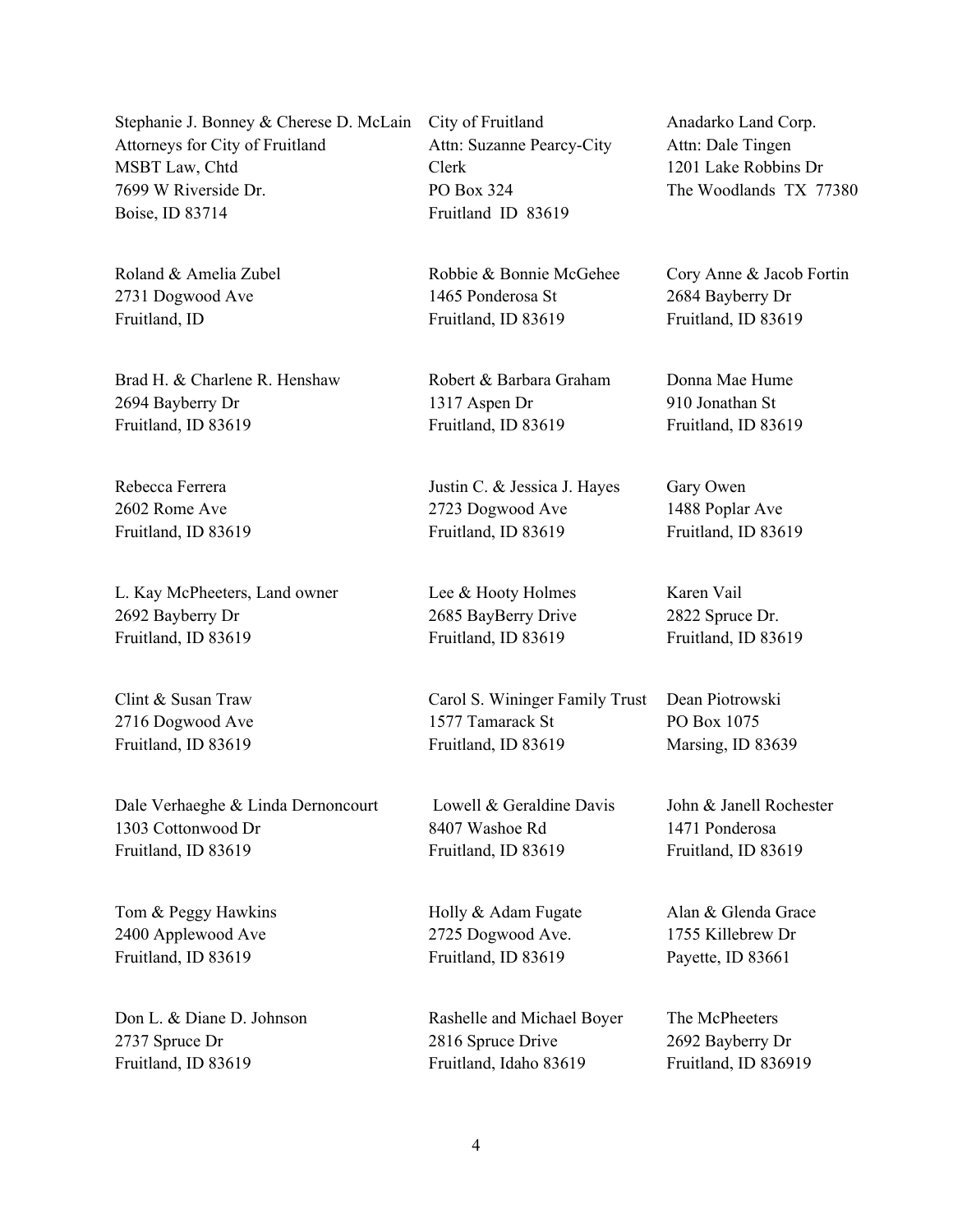Dawna & George Jackson Living Trust 1485 Tamarack St. Fruitland, ID 83619

Javier & Leticia Arciga 2745 Cedar St Fruitland, ID 83619

Sharon Simmons 8680 Shannon Road Payette, ID 83661

Philip & Kathleen Hendrickson 1208 Cottonwood Dr Fruitland, ID 83619

Karen Oltman 8970 Hurd Lane Payette, ID 83661

Richard & Cheryl Addison 1424 Cottonwood Dr Fruitland, ID 83619

Robert Jangula  $1580$  NW  $6<sup>th</sup>$  Ave Payette, ID 83661

Danny & Lesli Smith 8305 Washoe Rd Fruitland, ID 83619

Julie & Duke Fugate 1861 NW 24th St. Fruitland, ID 83619

John York 1004 Braeburn St Fruitland, ID 83619

Jimmie & Norma Greene 8512 Shannon Rd Payette, ID 83661

Miguel Herrera 1307 NW 24th Street Fruitland, ID 83619

William & Roxie Tolbert 1210 Cottonwood Drive Fruitland, ID 83619

Lydia & Miguel Machuca 1206 Cottonwood Dr Fruitland, ID 83619

Colonel Steve & Laura Lambert Dana D. Harris 1205 Cottonwood Dr Fruitland, ID 83619

Ed & Cheryl Adair 2900 Birch Rd Fruitland, ID 83619

Sue A Bixby 2133 Maple Court Fruitland, ID 83619

James & Patricia Dille 2635 Dogwood Ave Fruitland, ID 83619

Colonel Wendell & Norma Nierman 1203 Cottonwood Dr Fruitland, ID 83619

Joyce McCurdy 2742 Birch Rd Fruitland, ID 83619

Miguel Herrera 1303 NW 24th Street Fruitland, ID 83619

Gale & Beverly Gehret 1415 Cottonwood Dr Fruitland, ID 83619

Francis Florez 1207 NW 24<sup>th</sup> St Fruitland, ID 83619

8301 Washoe Road Fruitland, Idaho 83619

Lauren Silva 1420 Cottonwood Dr Fruitland, ID 83619

Beverly & Jo Smith 8516 Shannon Road Payette, ID 83619

Jordan & Dana Gross 2820 NW 4<sup>th</sup> Ave Fruitland, ID 83619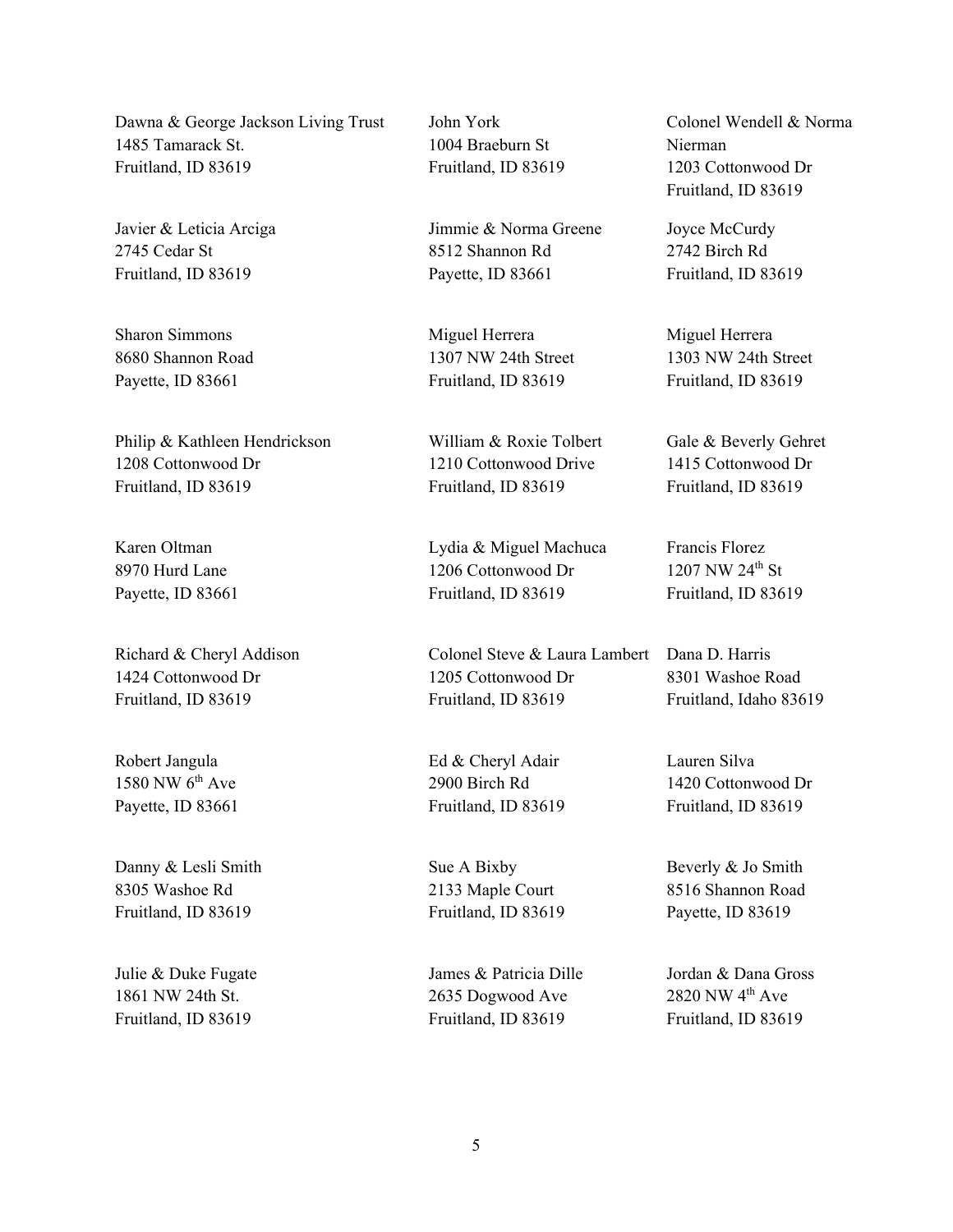Albert Exley 1307 Cottonwood Dr Fruitland, ID 83619

Leslie & Margaret Gardner Trust 8660 Shannon Rd Fruitland, ID 83619

Joseph S. Hild Revocable Trust Diana L. Ingalls Revocable Trust 8590 Shannon Rd Fruitland, ID 83619

James Daniel & Joye Renee Durrett 1581 Popular Ave Fruitland, ID 83619

Rong Fen Deng & Qiongfang Zhou 2645 Dogwood Ave Fruitland, ID 83619

Richard Yeager 1484 Popular Ave Fruitland, ID 83619

Crystal Russell 1510 NW 26 St Fruitland, ID 83619

Kara Gruell 2681 Bayberry Dr Fruitland, ID 83619

Jeannette Louise Jenkins 1319 NW 24<sup>th</sup> St Fruitland, ID 83619

Ella Josephson Trust 2612 Winesap Ave Fruitland, ID 83619

Susan R. Coffman 8640 Shannon Rd Fruitland, ID 83619

John Hassell 8516 Washoe Rd Fruitland, ID 83619

Lake Willie 2719 Dogwood Ave Fruitland, ID 83619

Delores McDaniel 1577 Popular Ave Fruitland, ID 83619

Michael G. Jacob 2630 Dogwood Ave Fruitland, ID 83619

Nola M. Hendon 1513 NW 26<sup>th</sup> St Fruitland, ID 83619

Armondo G. Estillore, Etux 2680 Bayberry Dr Fruitland, ID 83619

Scott & Nancy Campbell 2611 Applewood Ave Fruitland, ID 83619

Alejandro & Llesenia Rangel 2856 Cedar Dr Fruitland, ID 83619

David H. Richmond 8531 Shannon Rd Fruitland, ID 83619

Carl Henderson 8399 Washoe Rd Fruitland, ID 83619

Jeanette H. Jones 1587 Popular Ave Fruitland, ID 83619

Shannon Holtry Benedict 1590 Popular Ave Fruitland, ID 83619

Ramona S. Becerra 1580 NW 26 St Fruitland, ID 83619

Sean F. Bryson 2685 Bayberry Dr. Fruitland, ID 83619

Cindy M. & Rex O. Stice 2603 Applewood Ave Fruitland, ID 83619

David K. Martin 2617 Applewood Ave Fruitland, ID 83619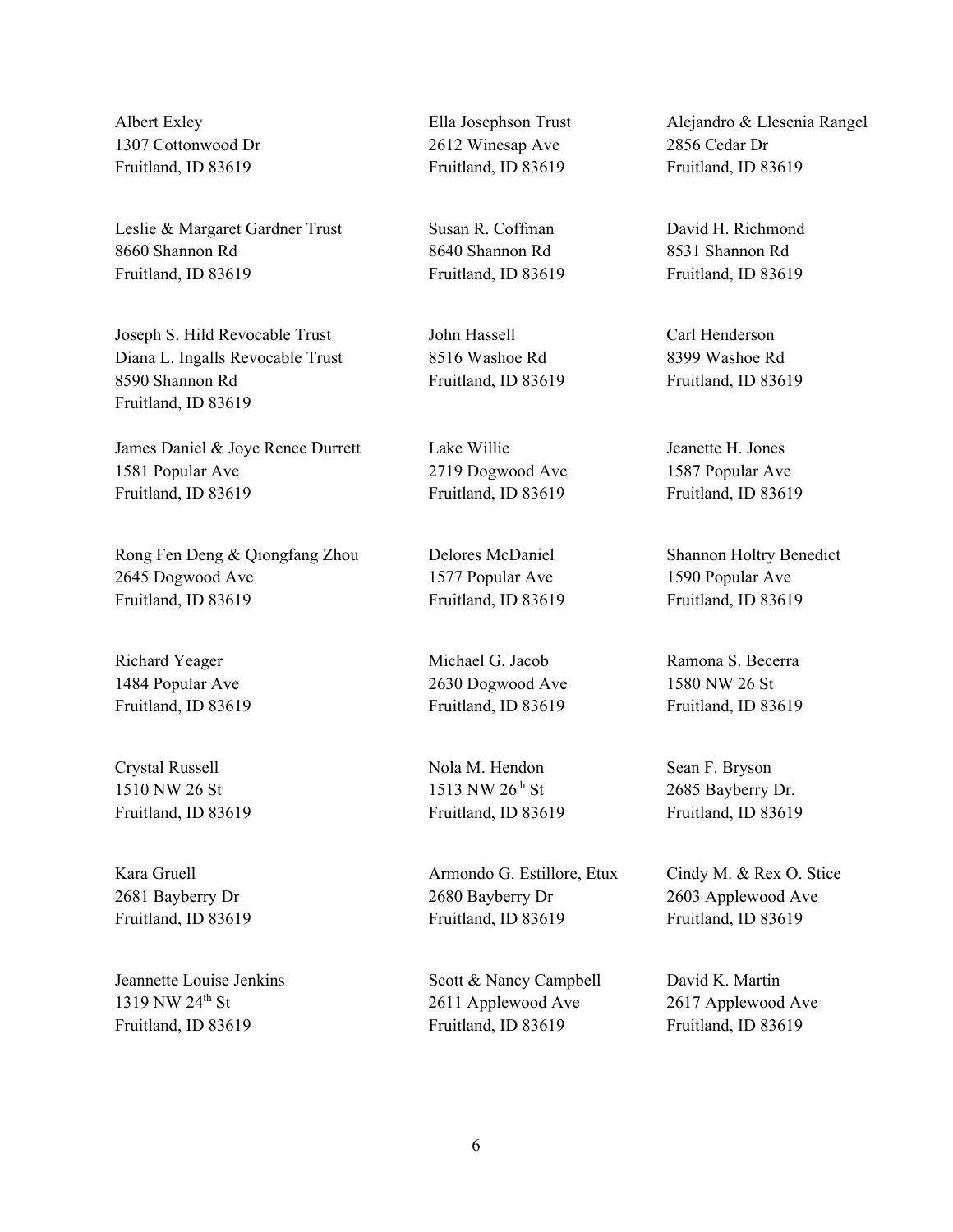Susan A. Josephson Family Trust 2612 Winesap Ave Fruitland, ID 83619

Jack & Mary Jane Raymond Family Trust 2606 Winesap Ave Fruitland, ID 83619

Kelly & Laura Bernard Family Trust 2602 Golden Ave Fruitland, ID 83619

Eric E. & Christi J. Garman 1004 Golden Ave Fruitland, ID 83619

Jose P. & Rubicelia B. Monicada 1012 Golden Ave Fruitland, ID 83619

Cheryl A. Smith Family Trust 2605 Rome Ave Fruitland, ID 83619

Elisa Bolanos Galicia 2605 Winesap Ave Fruitland, ID 83619

Richard T. Cook 910 Braeburn St Fruitland, ID 83619

Kenneth & Reiko Walston Family Trust 1011 Jonathan St Fruitland, ID 83619

Denice Hardie 2609 Winesap Ave Fruitland, ID 83619

Lolita N. Bailey 2617 N Whitley Dr Fruitland, ID 83619

Harry J. Wightman 2600 Winesap Ave Fruitland, ID 83619

Elisabeth Venegas 1006 Golden Ave Fruitland, ID 83619

Dennis D. Whalen 2601 Rome Ave Fruitland, ID 83619

Derrell C. Childers 2607 Rome Ave Fruitland, ID 83619

Guillermo Trujillo III 2505 Applewood Ave Fruitland, ID 83619

Michael T. Boudreau 911 Jonathan St Fruitland, ID 83619

Katherine Leona Sherman 1007 Jonathan St Fruitland, ID 83619

Charlene K. Quade 2608 Winesap Ave Fruitland, ID 83619

Cody D. & Jill A. Stephens 907 Golden Ave Fruitland, ID 83619

Lisa Marie Del Re 910 Golden Ave Fruitland, ID 83619

Jose Luis Gonzalez 1008 Golden Ave Fruitland, ID 83619

Donna L. Burzota Family Trust 2600 Applewood Ave Fruitland, ID 83619

Ernesto & Lourdes Herrera 2603 Winesap Ave Fruitland, ID 83619

Florida G. Bowker 2503 Applewood Ave Fruitland, ID 83619

Shawn Richey 1005 Jonathan St Fruitland, ID 83619

Ronald R. Hall 2402 Applewood Ave Fruitland, ID 83619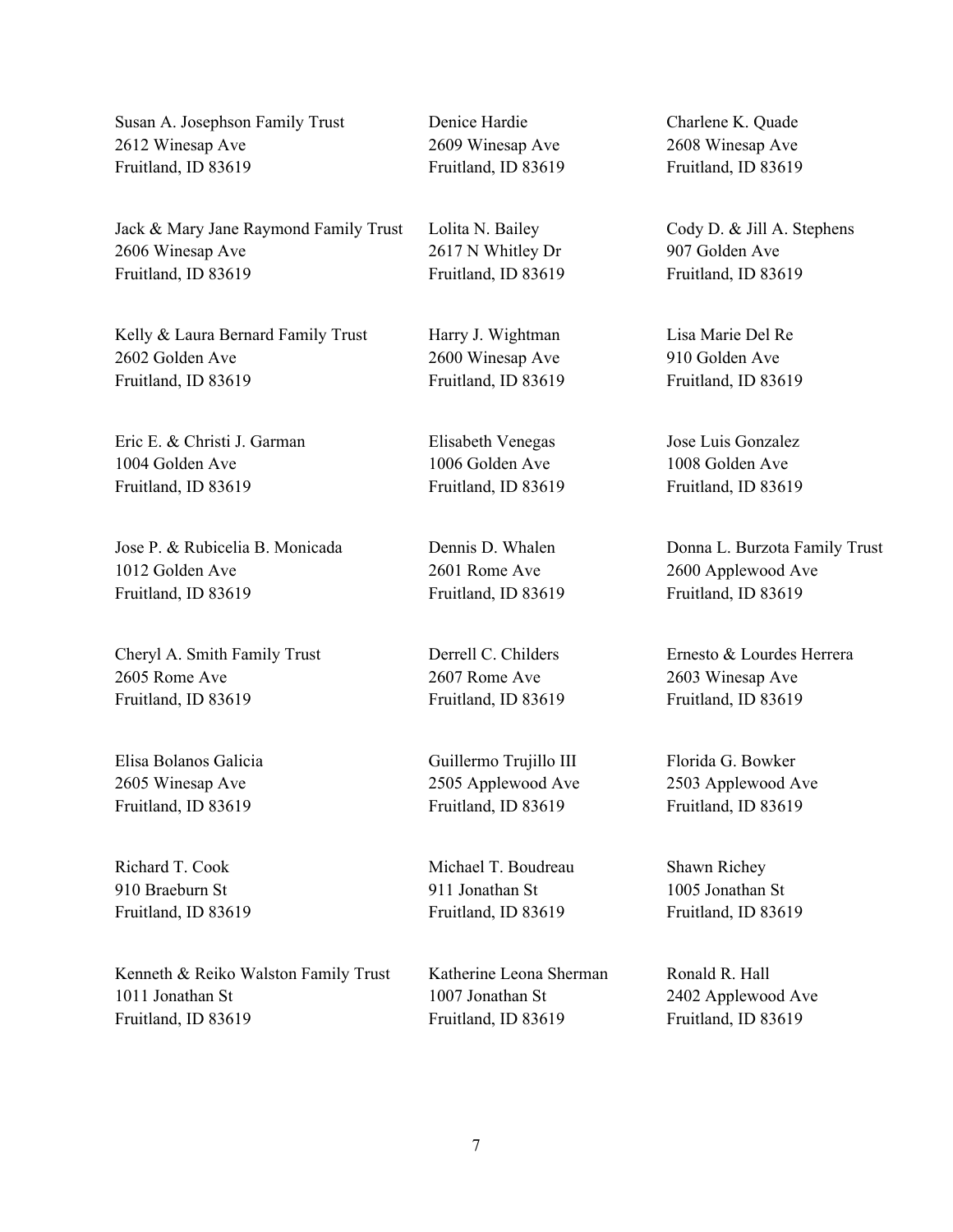Joseph Dahl 1010 Jonathan St Fruitland, ID 83619

Jesus L. Iniguez 2507 Applewood Ave Fruitland, ID 83619

George W. Bacus 905 NW 24th St Fruitland, ID 83619

Idaho Department of Transportation PO Box 7129 Boise, ID 83707-1129

Thomas E. & Connie P. Limbaugh 2743 Spruce Dr Fruitland, ID 83619

Washoe Irrigation & Water Power Co. Ltd 102 North Main St Payette, ID 83661

Carren M. Poff & Karen Newman 2693 Bayberry Dr Fruitland, ID 83619

Shawn L. Bunger & Nichole Wininger 1380 Poplar Ave Fruitland, ID 83619

Joe W. & Sylvia O. Pendergrass 2748 Spruce Dr Fruitland, ID 83619

Vincent A. & Dawn L. Talbott 1008 Jonathan St Fruitland, ID 83619

Aaron J. Pahl 1004 Jonathan St Fruitland, ID 83619

Amanda M. Tchida 911 NW 24<sup>th</sup> St Fruitland, ID 83619

David & Maurine Burt 1009 NW 24<sup>th</sup> St Fruitland, ID 83619

River Ridge Estate, LLC PO Box 2176 Tualatin, OR 97062

Kenneth E. Alan 8475 Alden Rd Fruitland, ID 83619

Andres & Wren M. Garcia 1335 Poplar Ave Fruitland, ID 83619

Robert Palomarez 1343 Poplar Ave Fruitland, ID 83619

Nicholas M Dhaenens 2750 Spruce Dr Fruitland, ID 83619

Casimiro Paloma Jr 1006 Jonathan St Fruitland, ID 83619

Christopher Garner 903 NW 24<sup>th</sup> St Fruitland, ID 83619

Tyler McKay Osborn 1003 NW 24th St Fruitland, ID 83619

Dakota R. Myers 1005 NW 24<sup>th</sup> St Fruitland, ID 83619

Garry R. & Sandra O. Belknap 2735 Spruce Dr Fruitland, ID 83619

Raymond E. & Alisha B. Horton 2745 Spruce Dr Fruitland, ID 83619

Beau E. Clover 1341 Poplar Ave Fruitland, ID 83619

Cori L. Smith 2746 Spruce Dr Fruitland, ID 83619

Dean & Kay Cardin Trust 2736 Spruce Dr Fruitland, ID 83619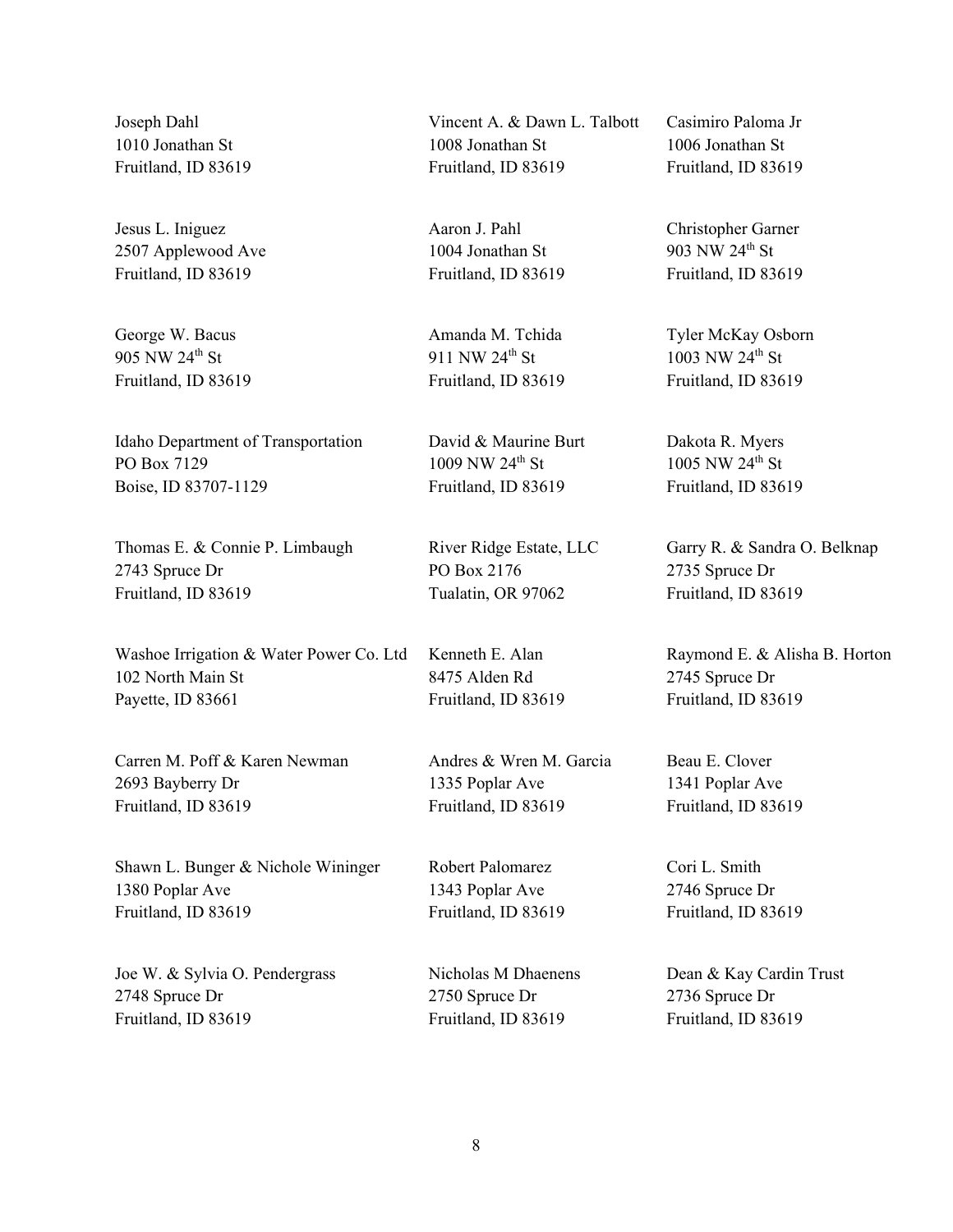Willie & Christa R. Lake 2719 Dogwood Ave Fruitland, ID 83619

Jose P. & Cynthia G. Camarillo 1314 Aspen St Fruitland, ID 83619

Lori A. Arnold 1300 Aspen St Fruitland, ID 83619

Rachael H. Holtry 1309 Aspen St Fruitland, ID 83619

Rebecca L. Cowgill & Fernando E. Rangel 1315 Aspen St Fruitland, ID 83619

Michael W. Crowther 2821 Dogwood Ave Fruitland, ID 83619

Tiffany A. Purdy 2724 Dogwood Ave Fruitland, ID 83619

Casey & Brandi Mordhorst 2812 Spruce Dr Fruitland, ID 83619

Hugh A. & Barbara A. Bullock 2819 Spruce Dr Fruitland, ID 83619

Tim L. & Theresa L. Simkins 1453 Dogwood Ct Fruitland, ID 83619

Zachary C. & Tiffany Mills 1306 Aspen St Fruitland, ID 83619

Beau E. Clover 2800 Spruce St Fruitland, ID 83619

Joel M. Clements 1311 Aspen St Fruitland, ID 83619

Brian R. Vanderoord 2729 Dogwood Ave Fruitland, ID 83619

Michael & Tanya Fogleman 2825 Dogwood Ave Fruitland, ID 83619

Tiffany Smith & Scott Horrace 2730 Dogwood Ave Fruitland, ID 83619

Richard & JaNel Wood 1580 Tamarack St Fruitland, ID 83619

Robert V. Maxwell 1469 Ponderosa St Fruitland, ID 83619 Northview Ranch HOA PO Box 393 Fruitland, ID 83619

Misty Stowe 1304 Aspen St Fruitland, ID 83619

Robert J. Boula 2808 Spruce Dr. Fruitland, ID 83619

Joseph J. & Helen Katancik 2727 Dogwood Ave Fruitland, ID 83619

Clair & Betty Havens Trust 2817 Dogwood Ave Fruitland, ID 83619

Karma Jean Gehrke 2720 Dogwood Ave Fruitland, ID 83619

Todd Baker 1581 Tamarack St Fruitland, ID 83619

Leonzo A. & Naomi Diaz 1480 Tamarack St Fruitland, ID 83619

Bob J. & Patricia C. Snyder 1563 Ponderosa St Fruitland, ID 83619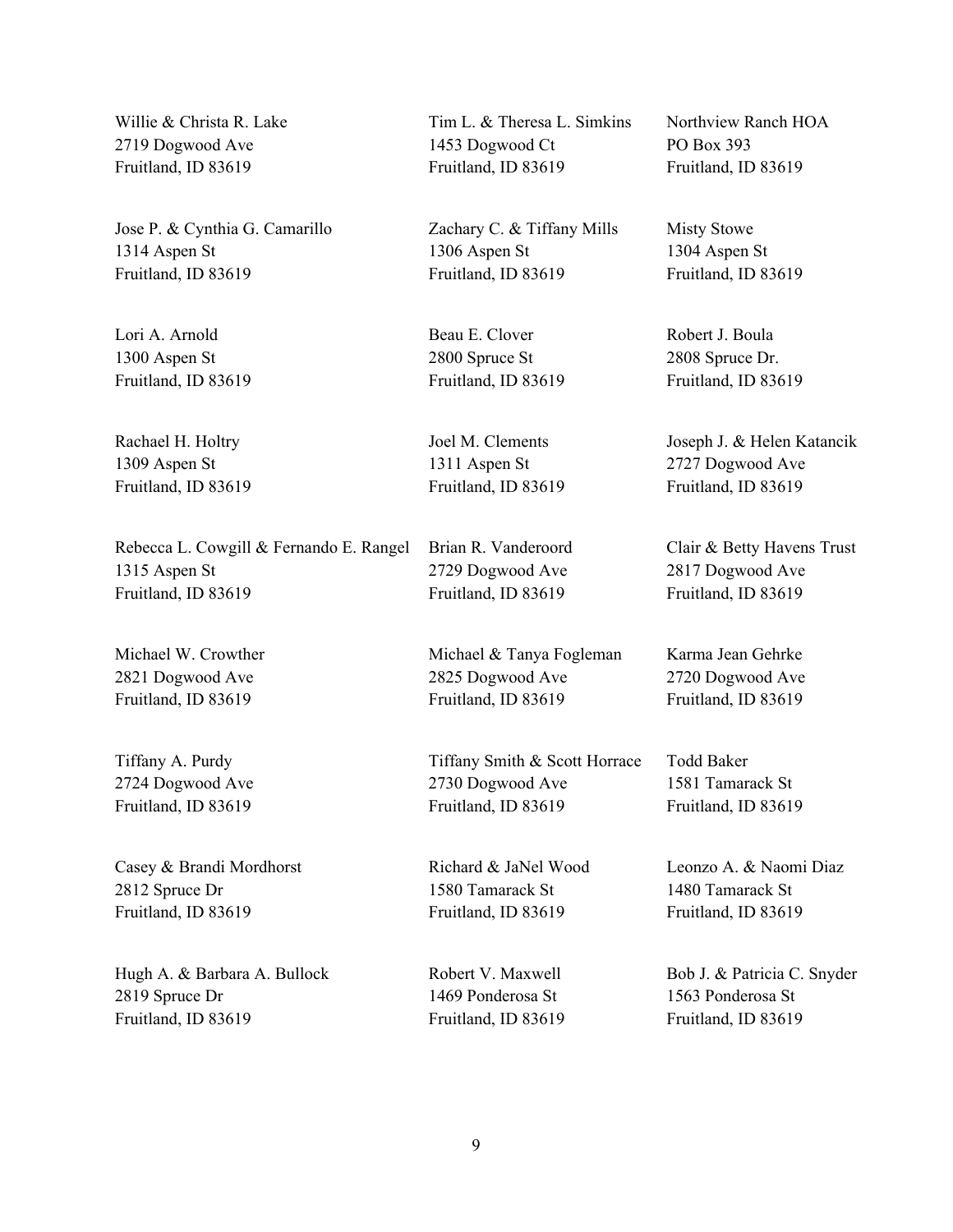Shaun Ryan & Briar Rose Fogleman 1481 Tamarack St Fruitland, ID 83619

Travis J. & Kayla M. McFetridge 1380 Tamarack St Fruitland, ID 83619

Shane J. & Meredith M. Hickman 2751 Cedar St Fruitland, ID 83619

Sheila R. Hiatt 2744 Birch Rd Fruitland, ID 83619

Susan Lynn & Rutilo Monreal Espino 2832 Birch Rd Fruitland, ID 83619

Phillip L & Maureen E. Praeger 1235 Tamarack St Fruitland, ID 83619

Derrick Leon Mahan & Tisha Presher 1233 Tamarack St Fruitland, ID 83619

L&L Builders, Inc 3309 Hazelwood Caldwell, ID 83605

RyWest Homes, Inc 125 Beech St Fruitland, ID 83619

Charles E. & Karen A. McBee 1479 Tamarack St Fruitland, ID 83619

Chance & Miriam Poe 2859 Cedar St Fruitland, ID 83619

Rebecca W. Musser 2741 Birch Rd Fruitland, ID 83619

Dustin P. Hillyard 2746 Birch Rd Fruitland, ID 83619

Pelican Development LLC 2838 Birch Rd Fruitland, ID 83619

Eric & Julie Rysenga 1230 Tamarack St Fruitland, ID 83619

Nathan D. & Christine A. Main 2850 Cedar Dr Fruitland, ID 83619

Agile Design Company PO Box 844 Fruitland, ID 83619

Pelican Development, LLC 2663 NW 4<sup>th</sup> Ave Fruitland, ID 83619

Alex Chadwell 1383 Tamarack St Fruitland, ID 83619

Charles B. & Keila D. Mass 2855 Cedar St Fruitland, ID 83619

Rachel & William Spurgeon 2740 Birch Rd Fruitland, ID 83619

James M. & Cheryl A. Flannery 2830 Birch Rd Fruitland, ID 83619

BK Construction, Inc PO Box 802 Fruitland, ID 83619

Sara Ann & Marcus L. Mahler 2833 Birch Rd Fruitland, ID 83619

Kial K. & Stacy M. Brotherson 2854 Cedar Dr Fruitland, ID 83619

Gustavo Mata Gonzalez 2904 Birch Rd Fruitland, ID 83619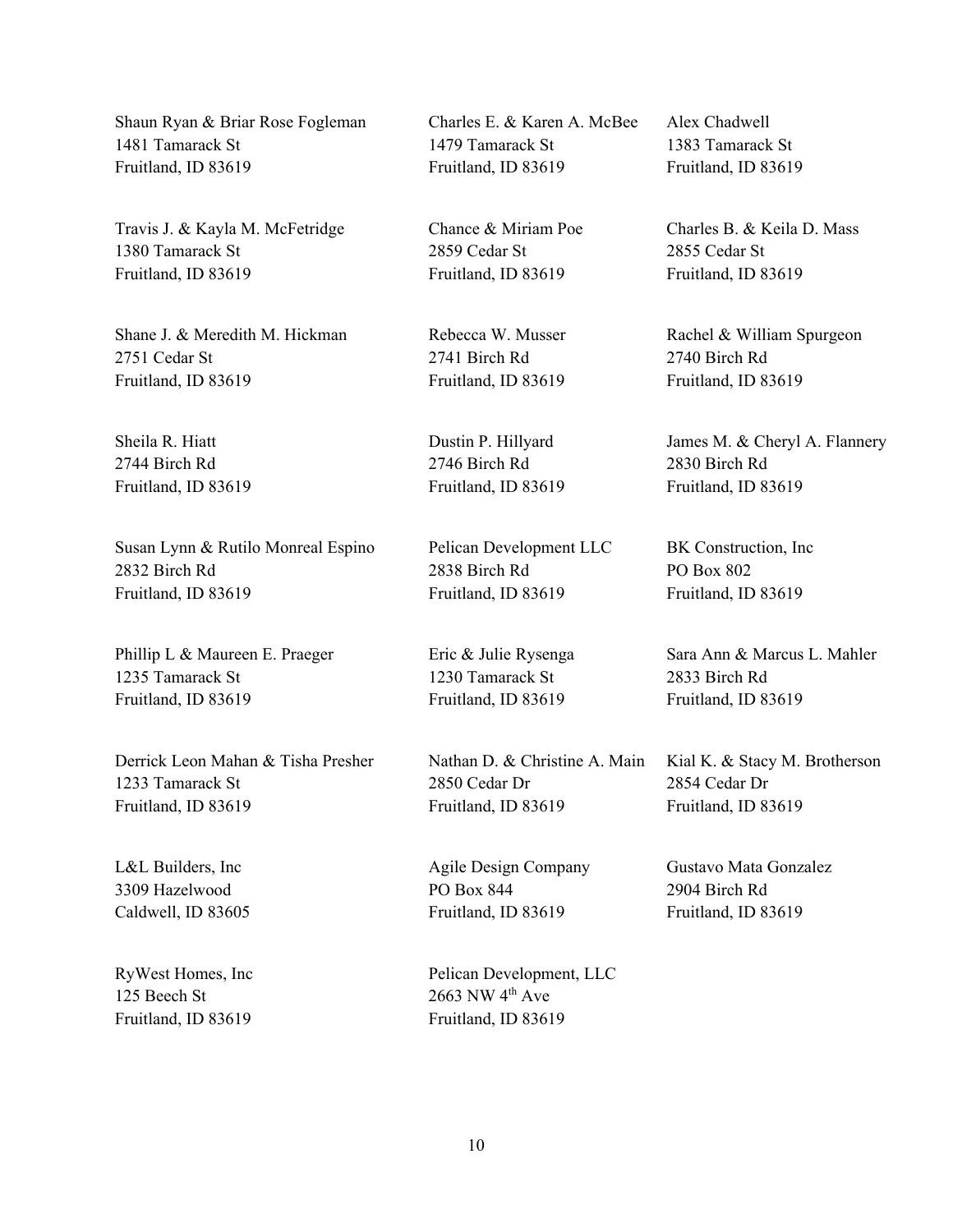Kowtney Romine

Kourtney Romine Administrative Assistant

Emailed Courtesy Copies to those who had emails on file for this case:

Michael Christian - mike@smithmalek.com / lauren@smithmalek.com Scott Ricks - sricks@high-mesa.com Christopher Murray - christopher.murray@jmbllp.com Wade Moore III - wadem28@hotmail.com Kristina Fugate - kristina.fugate@ag.idaho.gov Joy Vega - joy.vega@ag.idaho.gov Mick Thomas – mthomas@idl.idaho.gov James Thum –  $\text{ithum}(a)$ idl.idaho.gov James Piotrowski - james@idunionlaw.com Stephanie J. Bonney & Cherese D. McLain - sjb@msbtlaw.com / cdm@msbtlaw.com Suzanne Pearcy - spearcy@fruitland.org Roland Zubel - romcz@aol.com Robbie & Bonnie McGehee - BMcgehee@tvcc.cc Cory Anne & Jacob Fortin - coryannefortin@me.com Brad & Charlene Henshaw - bchenshaw2@reagan.com Jessica Hayes - riggitoni89@hotmail.com L. Kay McPheeters - kaymcpheeters@gmail.com Karen Vail - kkvail16@gmail.com Clint & Susan Traw - susantraw@hotmail.com Dean Piotrowski - Deanpiot@yahoo.com Holly & Adam Fugate - holly.joymarie@yahoo.com Alan & Glenda Grace - talk2gg77@gmail.com Rashelle and Michael Boyer - rashelleboyer@msn.com / mikeboyer329@gmail.com Javier & Leticia Arciga - MissLettieMartinez@hotmail.com Joyce McCurdy - joycemccurdy@gmail.com Sharon Simmons - smswkdog@gmail.com Miguel Herrera - plynherrera@hotmail.com Colonel Steve & Laura Lambert - splambert@verizon.net Dana D. Harris - danadharris04@gmail.com Robert Jangula - martaranojangula@gmail.com Ed & Cheryl Adair - eadair2900@gmail.com Lauren Silva - lsilva0613@gmail.com Michael England & Kathleen Hartung - fmandk11@gmail.com Joey & Brenda Ishida - joeyandbrenda@hotmail.com Beverly & Jo Smith - gmajonidaho@gmail.com